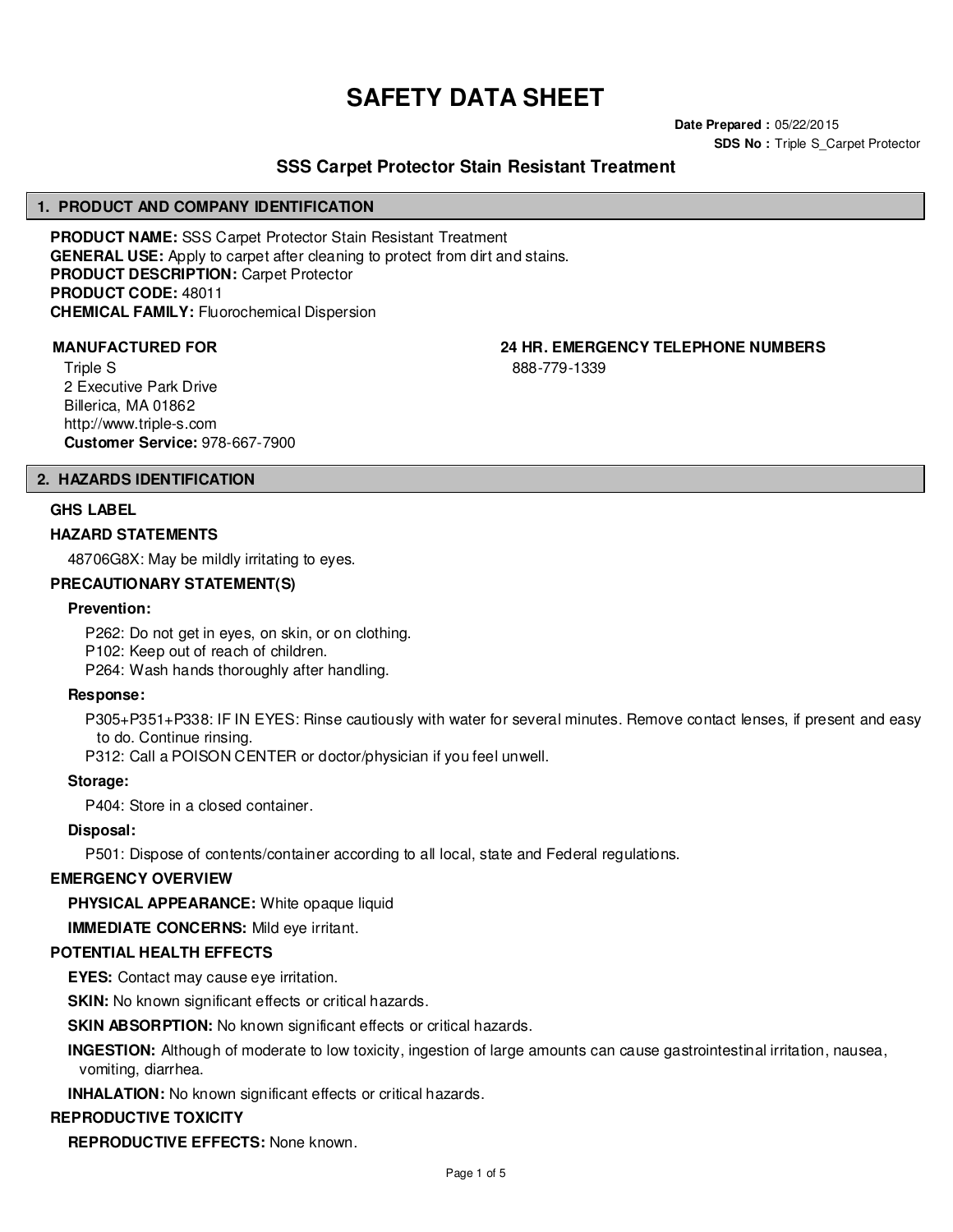**TERATOGENIC EFFECTS:** None known. **CARCINOGENICITY:** None known. **MUTAGENICITY:** None known. **ROUTES OF ENTRY:** Ingestion, eye **CANCER STATEMENT:** None **SENSITIZATION:** None known. **WARNING CAUTION LABELS:** None **PHYSICAL HAZARDS:** None Expected.

### **3. COMPOSITION / INFORMATION ON INGREDIENTS**

| <b>Chemical Name</b>                       | <b>Wt.%</b>                                    | <b>CAS</b> |
|--------------------------------------------|------------------------------------------------|------------|
| Partially fluorinated Condensation Polymer | $\sim$<br>$\overline{\phantom{0}}$<br><u>_</u> | N/A        |
| Water                                      | >98                                            | 7732-18-5  |

#### **4. FIRST AID MEASURES**

**EYES:** Immediately flush eyes with plenty of water. Get medical attention, if irritation persists.

**SKIN:** Rinse with plenty of water.

**INGESTION:** Get immediate medical attention. Do not induce vomiting unless instructed to do so by poison center or physician.

**INHALATION:** Remove victim to fresh air and monitor. Seek medical advise if irritation persists.

#### **SIGNS AND SYMPTOMS OF OVEREXPOSURE**

**EYES:** Slight discomfort with redness, watering eyes.

**SKIN:** Redness and itching sensation.

**SKIN ABSORPTION: None Expected.** 

**INGESTION:** Stomach upset, vomiting.

**INHALATION:** No known significant effects or critical hazards.

**ACUTE TOXICITY:** None known.

**CHRONIC EFFECTS:** No known significant effects or critical hazards.

# **5. FIRE FIGHTING MEASURES**

**FLAMMABLE CLASS:** NA = Not Applicable

**GENERAL HAZARD:** NA = Not Applicable

**EXTINGUISHING MEDIA:** Use an extinguishing agent suitable for the surrounding fire.

**HAZARDOUS COMBUSTION PRODUCTS:** None Expected.

**FIRE FIGHTING PROCEDURES:** NA = Not Applicable

**FIRE FIGHTING EQUIPMENT:** No special requirements.

#### **6. ACCIDENTAL RELEASE MEASURES**

**SMALL SPILL:** Avoid walking in product. Wipe up or otherwise flush small spills to sanitary sewer.

**LARGE SPILL:** Avoid walking in material. Prevent product from entering into stream, soil, storm sewer or other bodies of water.

# **ENVIRONMENTAL PRECAUTIONS**

**WATER SPILL:** Avoid discharges into open waterways.

**LAND SPILL:** Avoid discharge to soil.

**AIR SPILL:** NA = Not Applicable

#### **7. HANDLING AND STORAGE**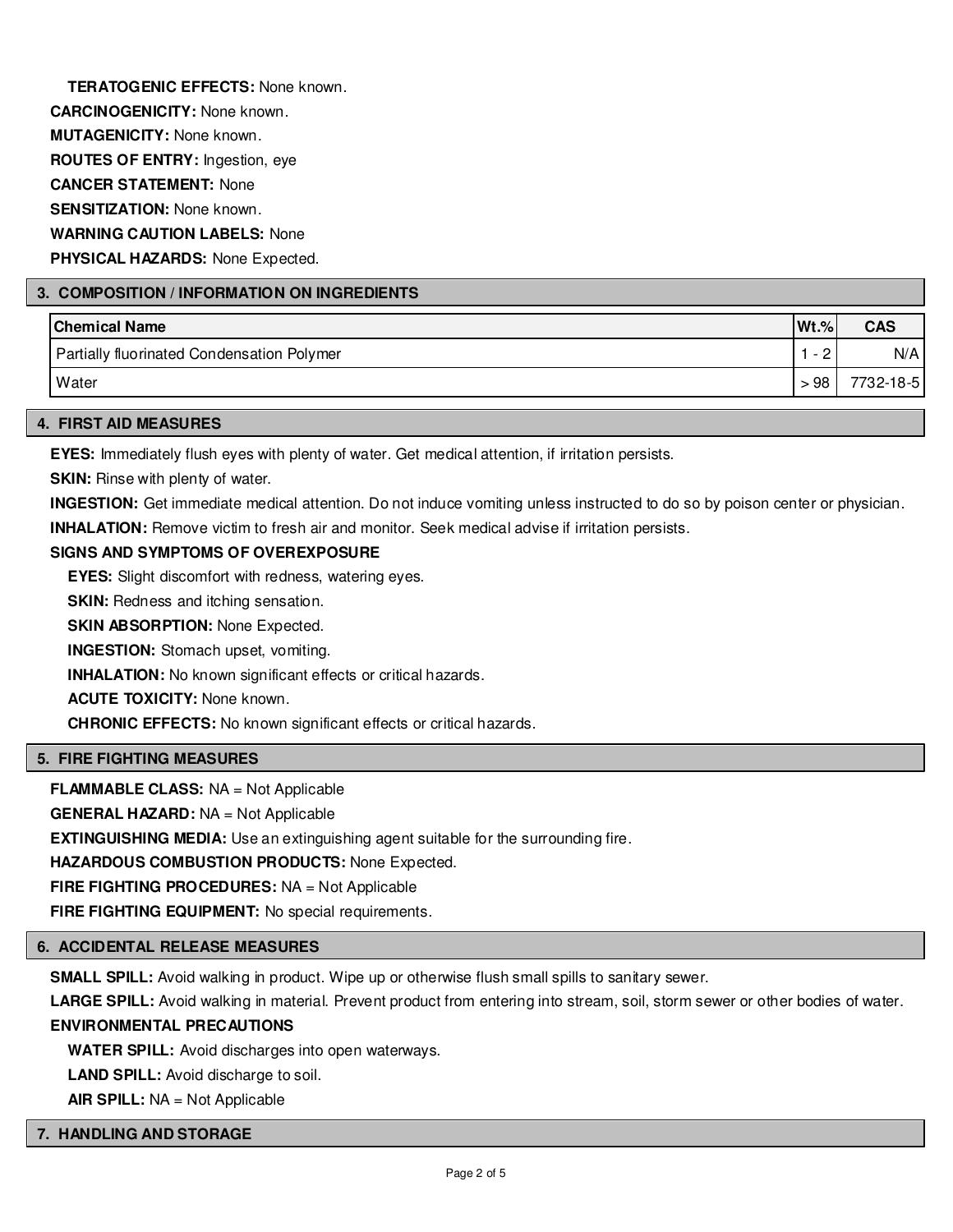**GENERAL PROCEDURES:** Close container after use.

**HANDLING:** Avoid contact with skin and eyes. Wash hands before eating, drinking, smoking or using toilet facilities.

**STORAGE:** Store in area inaccessible to children.

**STORAGE TEMPERATURE:** Store at ambient temperatures.

**STORAGE PRESSURE:** Store at ambient atmospheric pressure.

#### **8. EXPOSURE CONTROLS / PERSONAL PROTECTION**

**ENGINEERING CONTROLS:** Provide mechanical ventilation when used in confined areas, or areas with poor ventilation.

# **PERSONAL PROTECTIVE EQUIPMENT**

**EYES AND FACE:** Safety glasses with side shields.

**SKIN:** Rubber or other chemical resistant gloves.

**RESPIRATORY:** NA = Not Applicable

**PROTECTIVE CLOTHING:** NA = Not Applicable

**WORK HYGIENIC PRACTICES:** Wash with soap and water after handling. Do not eat, drink or smoke while using product.

### **9. PHYSICAL AND CHEMICAL PROPERTIES**

**PHYSICAL STATE:** Liquid **ODOR:** Characteristic. **ODOR THRESHOLD:** Not Established **COLOR:** White translucent **pH:** 6.0 to 8.0 **PERCENT VOLATILE:** >98 **FLASH POINT AND METHOD:** None **FLAMMABLE LIMITS:** N/A **AUTOIGNITION TEMPERATURE:** NA = Not Applicable **VAPOR PRESSURE:** Not Available **VAPOR DENSITY:** > 1 Air = 1 **BOILING POINT: 212° F: 100° C FREEZING POINT: 32° F; 0° C THERMAL DECOMPOSITION:** Not Available **SOLUBILITY IN WATER:** dispersable **EVAPORATION RATE:** (Water =1) 1.0 **DENSITY:** 8.34 at 20°C (68°F) **SPECIFIC GRAVITY:** 1 grams/ml. at 20°C (68°F) **VISCOSITY:** Water thin. **(VOC):** None

# **10. STABILITY AND REACTIVITY**

**REACTIVITY:** Stable **HAZARDOUS POLYMERIZATION: Will not occur. STABILITY:** Stable under normal storage and use conditions. **CONDITIONS TO AVOID:** None **HAZARDOUS DECOMPOSITION PRODUCTS:** None Expected. **INCOMPATIBLE MATERIALS:** Strong acids, oxidizers.

#### **11. TOXICOLOGICAL INFORMATION**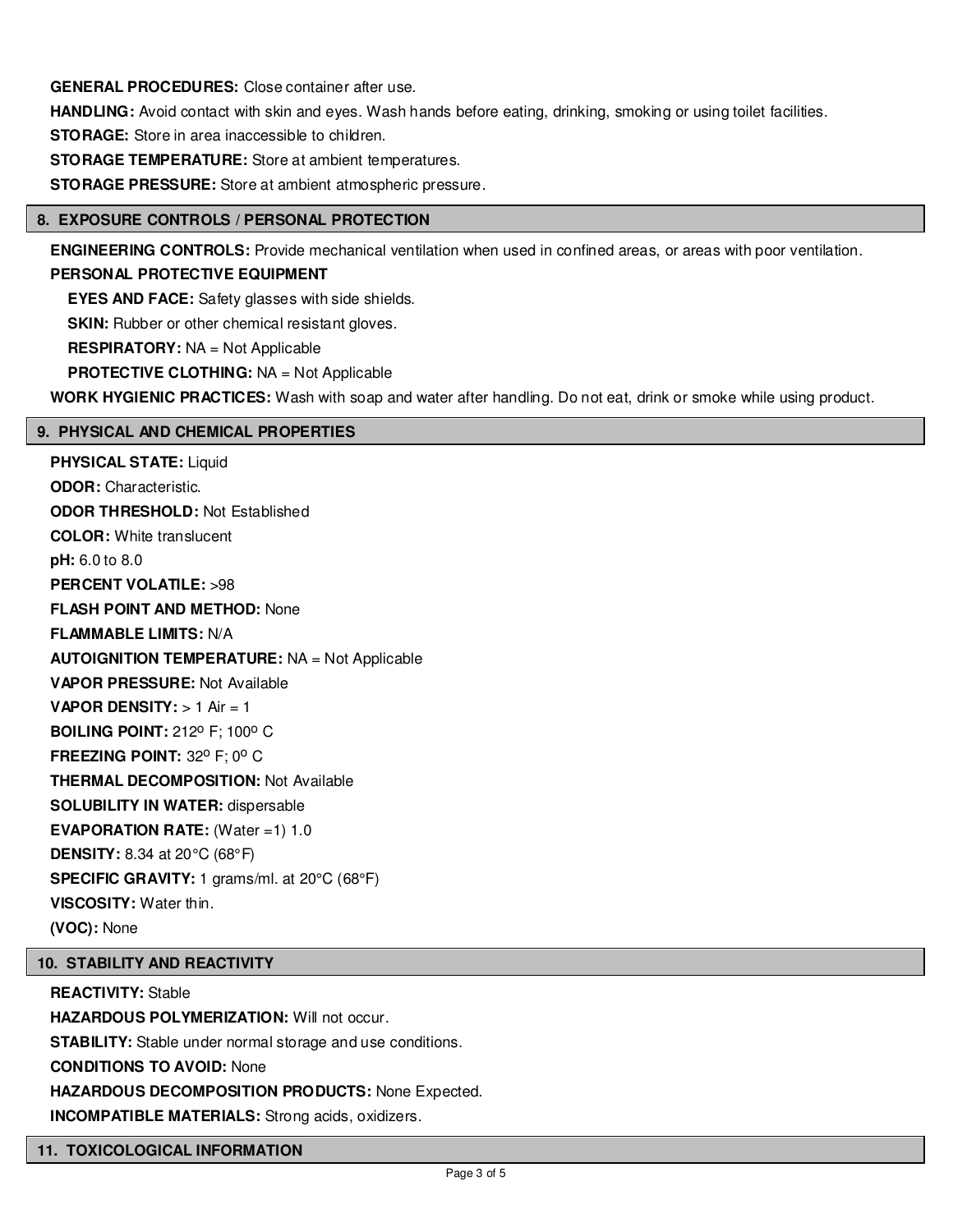# **ACUTE**

**EYES:** Not Established **DERMAL LD50:** Not Established **SKIN ABSORPTION:** Not Established **ORAL LD50:** Not Established **INHALATION LC50:** Not Established **EYE EFFECTS:** Mild to moderate eye irritant. **SKIN EFFECTS:** May irritate skin with prolonged or repeated contact. **CHRONIC:** No known significant effects or critical hazards. **CARCINOGENICITY IARC:** No listed substance **CORROSIVITY:** No known significant effects or critical hazards. **SENSITIZATION:** No known significant effects or critical hazards. **NEUROTOXICITY:** No known significant effects or critical hazards. **GENETIC EFFECTS:** No known significant effects or critical hazards. **REPRODUCTIVE EFFECTS:** No known significant effects or critical hazards. **TARGET ORGANS:** No known significant effects or critical hazards. **MUTAGENICITY:** No known significant effects or critical hazards.

# **12. ECOLOGICAL INFORMATION**

**ENVIRONMENTAL DATA:** Not Established

**ECOTOXICOLOGICAL INFORMATION:** Not Established

**BIOACCUMULATION/ACCUMULATION:** Not Established

**AQUATIC TOXICITY (ACUTE):** Not Established

**CHEMICAL FATE INFORMATION:** Not Established

# **13. DISPOSAL CONSIDERATIONS**

**DISPOSAL METHOD:** Any method in accordance with local, state and federal laws. Best method is to recycle or reuse for intended purpose. Small amounts (less than 1 gallon) may be diluted with copious amounts of water and disposed of into sanitary sewer.

**FOR LARGE SPILLS:** Consult with local and state authorities for large volume disposal.

**PRODUCT DISPOSAL:** See above.

**EMPTY CONTAINER:** Rinse container with clear water. Offer container for recycling, or dispose of in trash.

**RCRA/EPA WASTE INFORMATION:** NA = Not Applicable

#### **14. TRANSPORT INFORMATION**

# **DOT (DEPARTMENT OF TRANSPORTATION)**

**PROPER SHIPPING NAME:** Not regulated.

#### **AIR (ICAO/IATA)**

**SHIPPING NAME:** Not regulated.

**VESSEL (IMO/IMDG)**

**SHIPPING NAME:** Not regulated.

# **15. REGULATORY INFORMATION**

#### **UNITED STATES**

**SARA TITLE III (SUPERFUND AMENDMENTS AND REAUTHORIZATION ACT)**